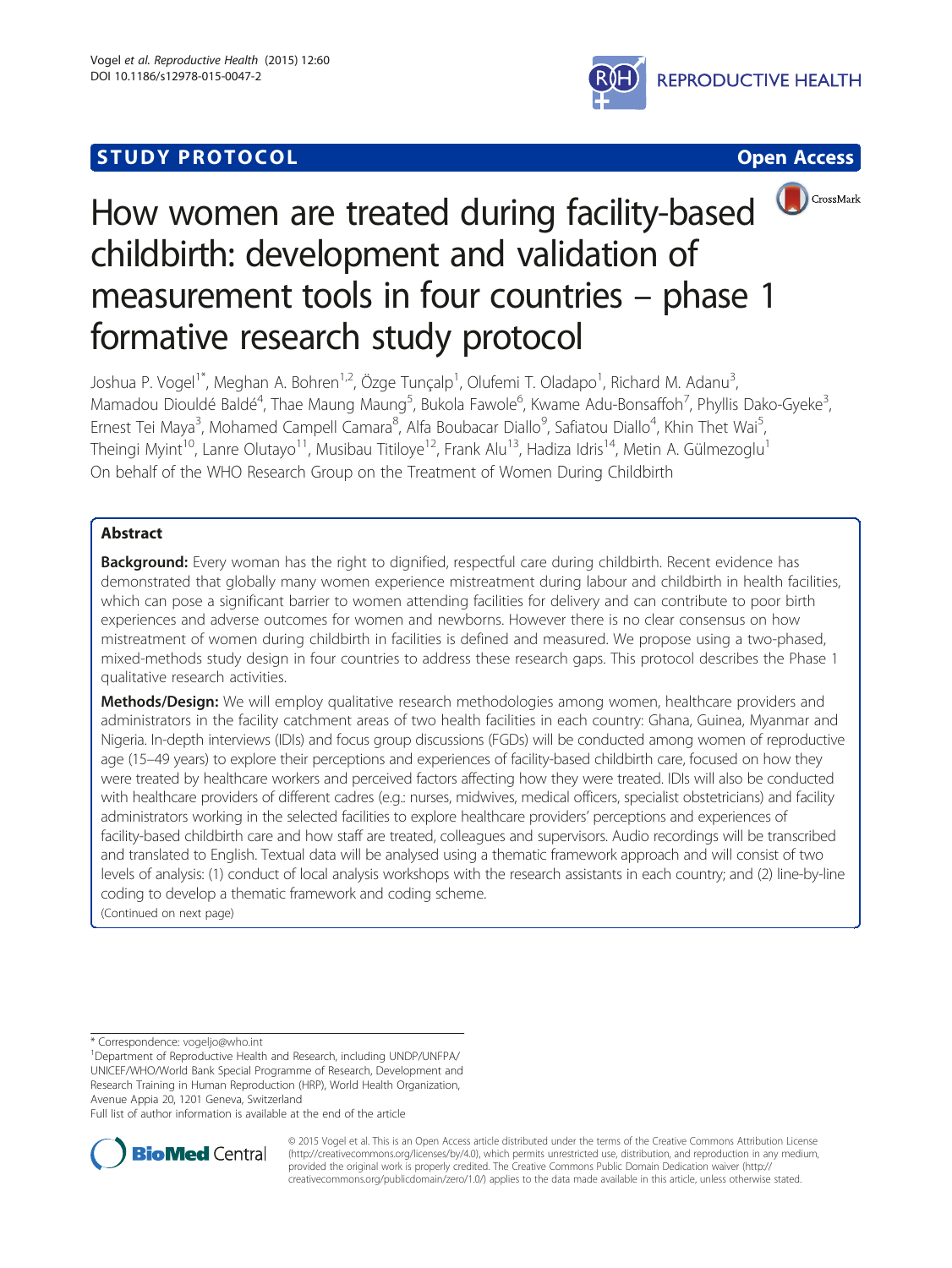#### (Continued from previous page)

Discussion: This study serves several roles. It will provide an in-depth understanding of how women are treated during childbirth in four countries and perceived factors associated with this mistreatment. It will also provide data on where and how an intervention could be developed to reduce mistreatment and promote respectful care. The findings from this study will contribute to the development of tools to measure the prevalence of mistreatment of women during facility-based childbirth.

Keywords: Maternal health, Obstetric delivery, Childbirth, Mistreatment, Disrespect, Abuse, Neglect, Quality of care, Qualitative research

# Background

Worldwide, an estimated 289,000 maternal deaths occurred in 2013, of which 99 % occurred in low- and middleincome countries (LMICs) [\[1](#page-10-0)]. While maternal mortality has declined by 45 % since 1990, global progress towards the Millennium Development Goal (MDG) 5 target of a 75 % reduction in the maternal mortality ratio (MMR) has been slow, and many countries will not reach their MDG targets by the end of 2015 [\[1](#page-10-0)]. In the past two decades, the rates of skilled birth attendance have steadily increased worldwide [\[2\]](#page-10-0). However, 31 % of women still give birth without a skilled attendant present. Increasing skilled birth attendance rates is complex, requiring a comprehensive approach to overcome a range of economic, geographical and infrastructure obstacles to women reaching and utilising facility-based care. Furthermore, greater efforts are needed to ensure that health systems can provide good quality care during childbirth in facilities to all women. Good quality maternal care should be safe, effective, timely and efficient, but also equitable and women-centred [\[3\]](#page-10-0). Respect, dignity, equity and emotional support have been identified as essential components of good quality maternal care [[3](#page-10-0)], however these factors are often overlooked or ignored in research and in practice. Greater efforts are needed to define, measure and provide humane, supportive environments in maternity services, in order to ensure that care is delivered in a manner that protects and promotes all women's rights to dignified and respectful care.

A number of studies on women's experiences during childbirth suggest that many women encounter poor treatment, neglect, abuse or disrespect from healthcare providers in facilities [[4](#page-10-0)–[16\]](#page-10-0). A recent qualitative systematic review by our group explored facilitators and barriers to facility-based childbirth in low- and middle-income countries. We identified mistreatment, abuse and neglect of women as significant barriers for women to attend facilities for delivery [\[17\]](#page-10-0). In 2010, Bowser and Hill published a landscape analysis that explored the evidence for disrespect and abuse during facility-based childbirth and proposed a classification system [[18](#page-10-0)]. As part of the preparatory work for this study, we conducted a mixedmethods systematic review that synthesized qualitative and quantitative evidence of women's and provider's

perceptions and experiences of mistreatment during childbirth in health facilities globally, to develop an evidencebased typology for the phenomenon [\[19\]](#page-10-0). That review identified a range of phenomena that women experienced as mistreatment (see Table [1\)](#page-2-0), including: physical, verbal or sexual abuse, stigma and discrimination, lack of informed consent, breaches of confidentiality, neglect and abandonment, refusal to provide pain relief, a lack of supportive care, detainment in facilities, bribery, and extortion. Women reported being denied food, fluids, freedom to move, as well as preferred (and safe) birthing positions and traditional practices. Health systems factors were also identified as contributing (directly and indirectly) to women's experiences of mistreatment, such as the poor physical condition of facilities, a lack of necessary equipment, supplies and staff, lack of privacy and a lack of accountability mechanisms. Every woman has the right to dignified, respectful care during childbirth [[20](#page-10-0)–[22\]](#page-10-0), and this mistreatment can serve as a powerful disincentive for women to seek care in facilities in the future.

Four recent studies have developed measurement tools based on this classification system, and applied them in facilities in sub-Saharan African countries [[23](#page-10-0)–[26](#page-10-0)]. These studies highlight that many women are being mistreated in facilities during childbirth. However, they have employed different operational definitions and study designs, and report wide differences in prevalence. The tools used in these studies have also not yet been independently validated. It is therefore difficult to determine whether the differences in prevalence relate to differences of methodology or represent true variation.

#### Study rationale

With the growing recognition of mistreatment of women during childbirth in facilities, there is a clear need for the development of evidence-based measurement tools that can be applied globally. With these tools, the burden and contributing factors to mistreatment of women at birth can be determined. The tools can also be used to evaluate strategies to prevent and reduce mistreatment of women at birth in facilities. Such efforts are needed to protect women's fundamental human rights, and as part of strategies to improve quality of care in health facilities.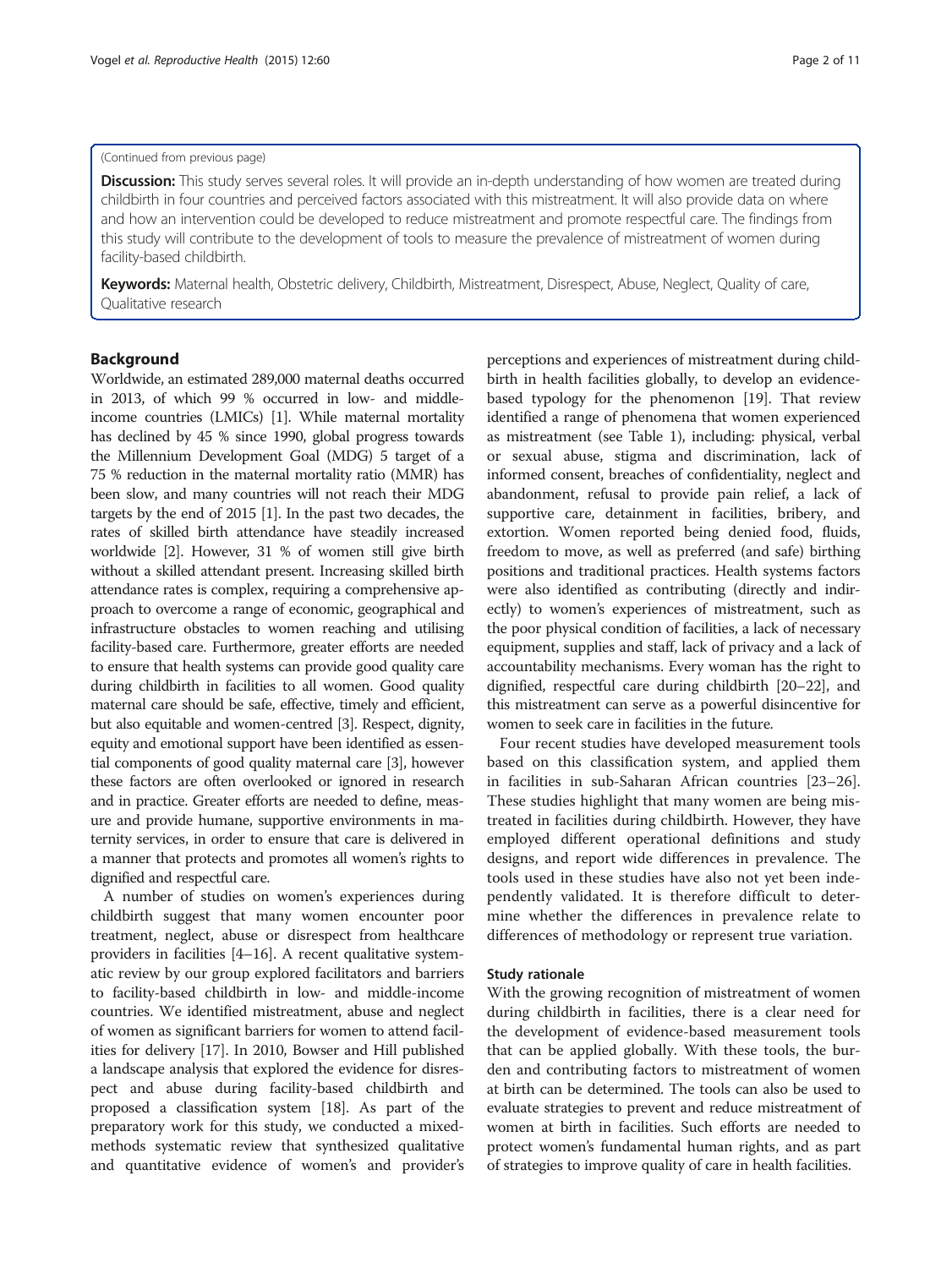| Third order                  | Second order                                 | First order                                                         |  |  |  |
|------------------------------|----------------------------------------------|---------------------------------------------------------------------|--|--|--|
| Physical abuse               | Use of force                                 | Women beaten, slapped, kicked, and pinched<br>during delivery       |  |  |  |
|                              | Physical restraint                           | Women physically restrained to the<br>bed or gagged during delivery |  |  |  |
| Sexual abuse                 | Sexual abuse                                 | Sexual abuse or rape                                                |  |  |  |
| Verbal abuse                 | Harsh language                               | Harsh or rude language                                              |  |  |  |
|                              |                                              | Judgmental and accusatory comments                                  |  |  |  |
|                              | Threats and blaming                          | Threats of withholding treatment or poor outcomes                   |  |  |  |
|                              |                                              | Blaming for poor outcomes                                           |  |  |  |
| Stigma and discrimination    | Discrimination based on sociodemographic     | Discrimination based on ethnicity/race/religion                     |  |  |  |
|                              | characteristics                              | Discrimination based on age                                         |  |  |  |
|                              |                                              | Discrimination based on socioeconomic status                        |  |  |  |
|                              | Discrimination based on medical conditions   | Discrimination based on HIV status                                  |  |  |  |
| Failure to meet professional | Lack of informed consent and confidentiality | Lack of informed consent process                                    |  |  |  |
| standards of care            |                                              | Breaches of confidentiality                                         |  |  |  |
|                              | Physical examinations and procedures         | Painful vaginal exams                                               |  |  |  |
|                              |                                              | Refusal to provide pain relief                                      |  |  |  |
|                              |                                              | Performance of unconsented surgical operations                      |  |  |  |
|                              | Neglect and abandonment                      | Neglect, abandonment and long delays                                |  |  |  |
|                              |                                              | Skilled attendant absent at time of delivery                        |  |  |  |
| Poor rapport between women   | Ineffective communication                    | Poor communication                                                  |  |  |  |
| and providers                |                                              | Dismissal of women's concerns                                       |  |  |  |
|                              |                                              | Language and interpretation issues                                  |  |  |  |
|                              |                                              | Poor staff attitudes                                                |  |  |  |
|                              | Lack of supportive care                      | Lack of supportive care from health workers                         |  |  |  |
|                              |                                              | Denial or lack of birth companions                                  |  |  |  |
|                              | Loss of autonomy                             | Women treated as passive participants<br>during childbirth          |  |  |  |
|                              |                                              | Denial of food, fluids and mobility                                 |  |  |  |
|                              |                                              | Lack of respect for women's preferred birth positions               |  |  |  |
|                              |                                              | Denial of safe traditional practices                                |  |  |  |
|                              |                                              | Objectification of women                                            |  |  |  |
|                              |                                              | Detainment in facilities                                            |  |  |  |
| Health systems conditions    | Lack of resources                            | Physical condition of facilities                                    |  |  |  |
| and constraints              |                                              | Staffing constraints                                                |  |  |  |
|                              |                                              | Supply constraints                                                  |  |  |  |
|                              |                                              | Lack of privacy                                                     |  |  |  |
|                              | Lack of policies                             | Lack of redress                                                     |  |  |  |
|                              | Facility culture                             | Bribery and extortion                                               |  |  |  |
|                              |                                              | Unclear fee structures                                              |  |  |  |
|                              |                                              | Unreasonable requests of women by health workers                    |  |  |  |

<span id="page-2-0"></span>Table 1 Typology of the mistreatment of women during childbirth (Reprinted with permission from [[19](#page-10-0)])

The typology presented in this table is an evidence-based classification system of how women are mistreated during childbirth, based on the findings of the evidence syntheses. The first order themes are identification criteria describing specific events or instances of mistreatment. The second and third order themes further classify these first-order themes into meaningful groups based on common attributes. The third-order themes are ordered from the level of interpersonal relations through the level of the health system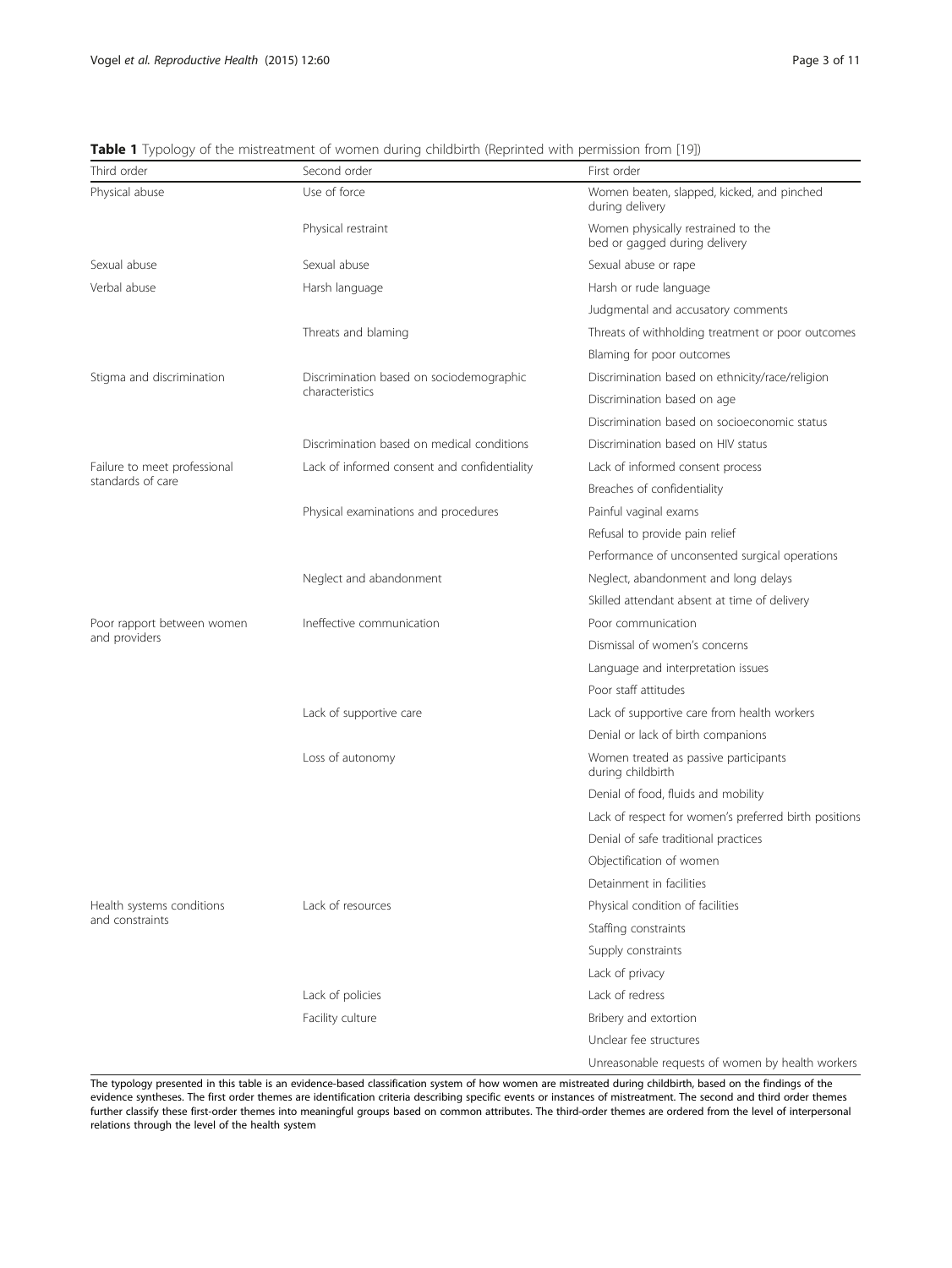# How women are treated during facility-based childbirth: development and validation of measurement tools in four countries

We propose using a two-phased, mixed-methods study design in four countries (Ghana, Guinea, Myanmar and Nigeria) to address these gaps. Phase 1 is a formative phase with two specific research activities: a mixed-methods systematic review of the mistreatment of women during childbirth in facilities and a primary qualitative research study. The systematic review has been published [\[19\]](#page-10-0), in which we proposed a typology for the mistreatment of women across seven domains (see Table [1](#page-2-0)): (1) physical abuse; (2) sexual abuse; (3) verbal abuse; (4) stigma and discrimination; (5) failure to meet professional standards of care; (6) poor rapport between women and providers; and (7) health systems conditions and constraints.

No single factor can explain why some individuals mistreat or act abusively toward others, or why it is more prevalent in some settings than in others. This has been highlighted in related areas of research (such as research on interpersonal violence) where the ecological framework is often used to understand contributing factors to violence at the individual, relationship, community and societal levels. Similarly, the findings of our review indicate that the mistreatment of women during childbirth is the result of a complex interplay of individual, interpersonal, sociocultural and health system factors. Understanding how these factors relate to how women are mistreated is an important step in the public health approach to preventing its occurrence.

The qualitative research component of Phase 1 will be comprised of in-depth interviews (IDIs) and focus group discussions (FGDs), to explore women's, healthcare providers' and health administrators' experiences and perceptions of how women are treated in health facilities during childbirth. The findings from this formative phase will be used to inform the development of an evidence-based definition, identification criteria and two tools for measuring mistreatment of women during childbirth in facilities: 1) an observation tool, using direct observation of women and providers during labour and delivery in facilities; and 2) a survey tool of women's postpartum, self-reported experiences of treatment during labour and delivery. In Phase 2, the two tools will be applied in both facility and community settings in the four countries (Ghana, Guinea, Myanmar and Nigeria) for phase 1 but at different study sites. Phase 1 findings will also improve understanding of the individual-, provider- and facility-level factors that may contribute to this mistreatment, and also help identify possible entry points for interventions to promote respectful care and/or reduce mistreatment of women at birth. This study protocol describes the Phase 1 qualitative research activities only. As the findings from Phase 1 will contribute to the conceptualization of Phase 2 operations,

the study protocol describing the Phase 2 validation and measurement activities will be published following implementation and analysis of Phase 1 activities.

## Study objectives

The primary objectives of both phases of this research project are:

- 1. To develop an evidence-based definition and identification criteria of how women are treated during childbirth in facilities;
- 2. To develop and validate tools for measuring how women are treated during childbirth in facilities;
- 3. To explore individual, provider, institutional and health systems factors that either promote or prevent respectful or disrespectful practices during childbirth in facilities;

The secondary objectives are:

- 4. To explore the perspectives and expectations of women, providers and administrators regarding respectful maternal care during childbirth in facilities;
- 5. To explore the relationship between treatment of women, receipt of biomedical care and individual health outcomes;
- 6. To understand the relationships between respectful and disrespectful experiences and intended future maternal care-seeking behavior.

Phase 1 activities correspond directly to Objectives 1, 3 and 4, however the findings from Phase 1 will inform Phase 2 activities related to the other objectives. In order to meet these objectives, we have identified a set of six domains that are of specific interest in the Phase 1 qualitative research activities:

- Women's decision-making processes to choose to deliver at a health facility;
- Women's expectations of care during childbirth at health facilities, focusing on how they were treated by providers and in the facility environment;
- Women's, healthcare providers' and administrators' experiences and perceptions of treatment during childbirth in health facilities;
- Women's and healthcare providers' views of acceptability of mistreatment during childbirth;
- Perceived factors influencing treatment of women during childbirth from the perspectives of women, healthcare providers and administrators; and
- How staff are treated by co-workers and supervisors.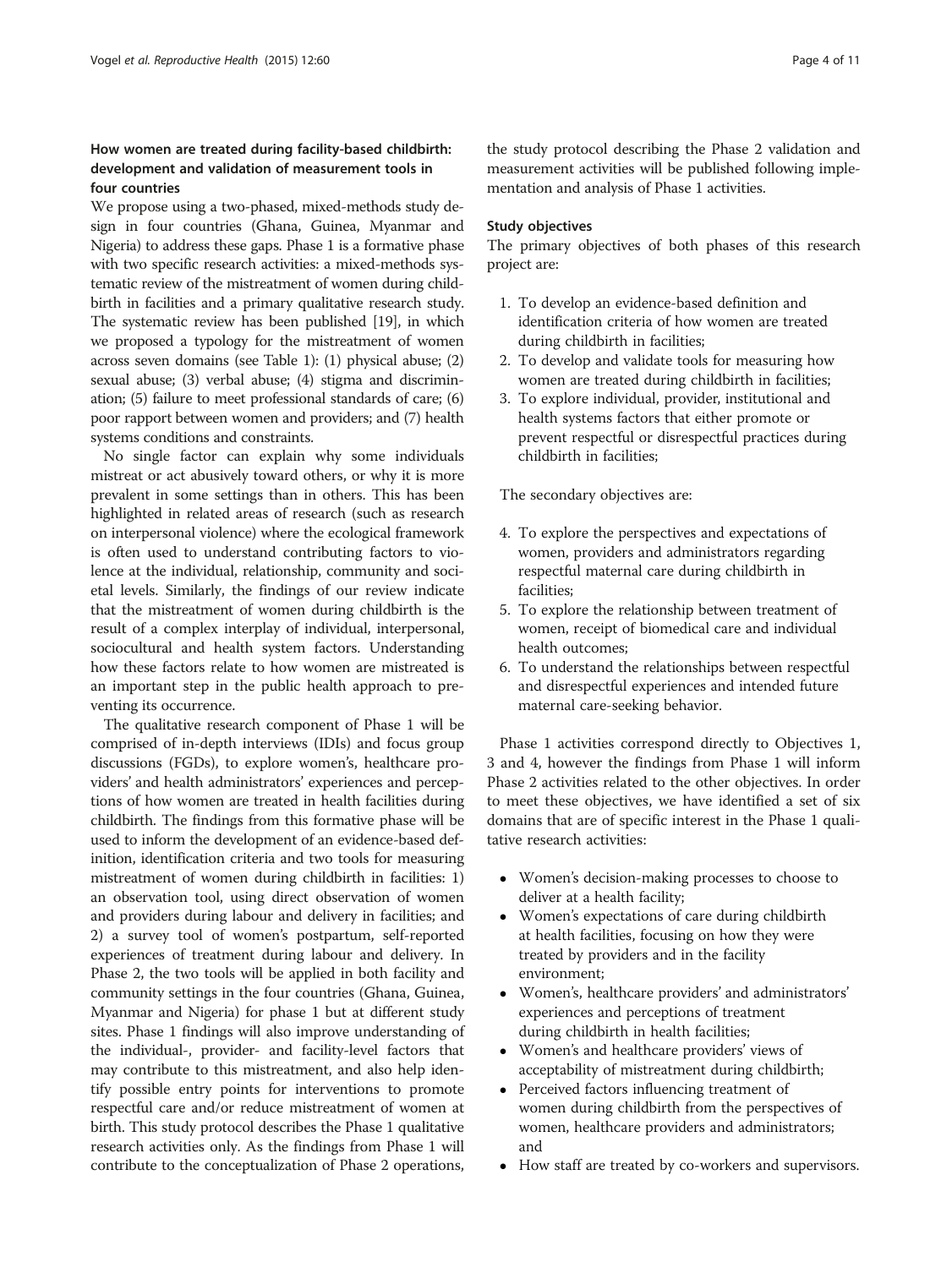#### Methods/Design

# General outline

We will employ qualitative research methodologies among women, healthcare providers and administrators in the facility catchment areas of two health facilities in four countries: Ghana, Guinea, Myanmar and Nigeria (Table 2). We will conduct IDIs and FGDs with women of reproductive age (15–49 years) who reside in the catchment area of selected facilities. We will also conduct IDIs with healthcare providers of different cadres (e.g.: nurses, midwives, medical officers, specialist obstetricians) and facility administrators (e.g.: head of obstetrics and gynaecology department, hospital managers) working in the selected facilities.

#### Study sites

Four countries were purposively sampled for this study - Ghana, Guinea, Myanmar and Nigeria. These countries were purposively sampled to ensure a range of cultures, languages and settings were captured. In a single region/ state within each country, two health facilities were purposively sampled (eight facilities in total). Health facilities in these countries were purposively sampled in collaboration with the country principal investigators with consideration of the following inclusion criteria:

- Secondary level health facility or higher
- 1 rural/peri-urban site, 1 urban site per country
- Well-defined catchment area
- If possible, local facility-based childbirth rate greater than 50 % (in order to minimise selection bias of excluding women who did not deliver in a facility)

#### Study participants

Three groups of participants have been identified for this study: (1) women of reproductive age (15–49); (2) healthcare providers working in selected facilities; and (3) facility administrators working in selected facilities. First, to explore individual experiences and perceptions regarding mistreatment during facility-based childbirth, IDIs will be conducted with women of reproductive age who have delivered in any health facility in the past twelve months. Then, to explore community norms regarding mistreatment during facility-based childbirth, FGDs will be

Table 2 Demographic characteristics of countries participating in phase 1 of the study

|         | Population [28] | Estimated<br>annual number<br>of births [28] | Skilled birth<br>attendance<br>rate [28] | Maternal<br>mortality<br>ratio [1] |
|---------|-----------------|----------------------------------------------|------------------------------------------|------------------------------------|
| Ghana   | 25,366,000      | 794.000                                      | 68 %                                     | 380                                |
| Guinea  | 11,451,000      | 428,000                                      | 45 %                                     | 650                                |
| Myanmar | 52.797.000      | 922,000                                      | 71 %                                     | 200                                |
| Nigeria | 168,834,000     | 7,028,000                                    | 49 %                                     | 560                                |

conducted with women of reproductive age (15–49 years) who have delivered in any health facility in the past five years. Delivery at a facility in the past five years was selected as inclusion criteria in the FGDs to ensure that women included in this study have ever had an experience of delivering at a facility. Although this excludes women who have never delivered at a health facility (who may have different perceptions of how women are treated during facility-based childbirth), it may include women who have also had recent childbirth experiences outside of a facility. There is a potential for recall bias among this group of participants; however, it is important to capture the perceptions of women who may not have had their last delivery in a health facility in order to reduce selection bias. This sample of women may have important experiences to share, such as how a previous childbirth in a facility influenced their decision to deliver elsewhere.

To explore experiences and perceptions of mistreatment during childbirth, IDIs will be conducted with healthcare providers working in an obstetrical capacity from each of the selected health facilities, including nurses, midwives, medical officers (or other doctors) and obstetricians. To explore facility and health system related factors contributing to mistreatment during childbirth, IDIs will be conducted with facility administrators, such as the head of the hospital or the head of the obstetrics and gynaecology department.

#### Participant recruitment

The country principal investigators and country teams will facilitate contact with the women in the communities in the selected facility catchment areas, as well as the healthcare providers and facility administrators in the selected facilities. Potential participants who meet the inclusion criteria will be purposively sampled by the country teams in collaboration with community health workers and hospital outreach coordinators. Each individual will be invited to participate and if they agree, they will be asked to provide informed consent. All FGDs and IDIs will take place in a private setting and will be audio recorded. FGDs and IDIs are anticipated to last between 60 to 90 min and will be conducted by trained moderators from the country teams. Given the sensitivity of the topics to be discussed, all FGD and IDI moderators will be female for the FGDs and IDIs with women participants.

# Sampling

Once the health facilities are selected, a catchment area for each health facility will be defined for study sampling purposes. Purposive sampling will be used to achieve a stratified sample without random selection. This method uses specified parameters (i.e., setting, cadre) to stratify the sample. The sampling grid (Table [3\)](#page-5-0) outlines the stratification proposed for this study. In each country, women will be sampled from urban and rural settings for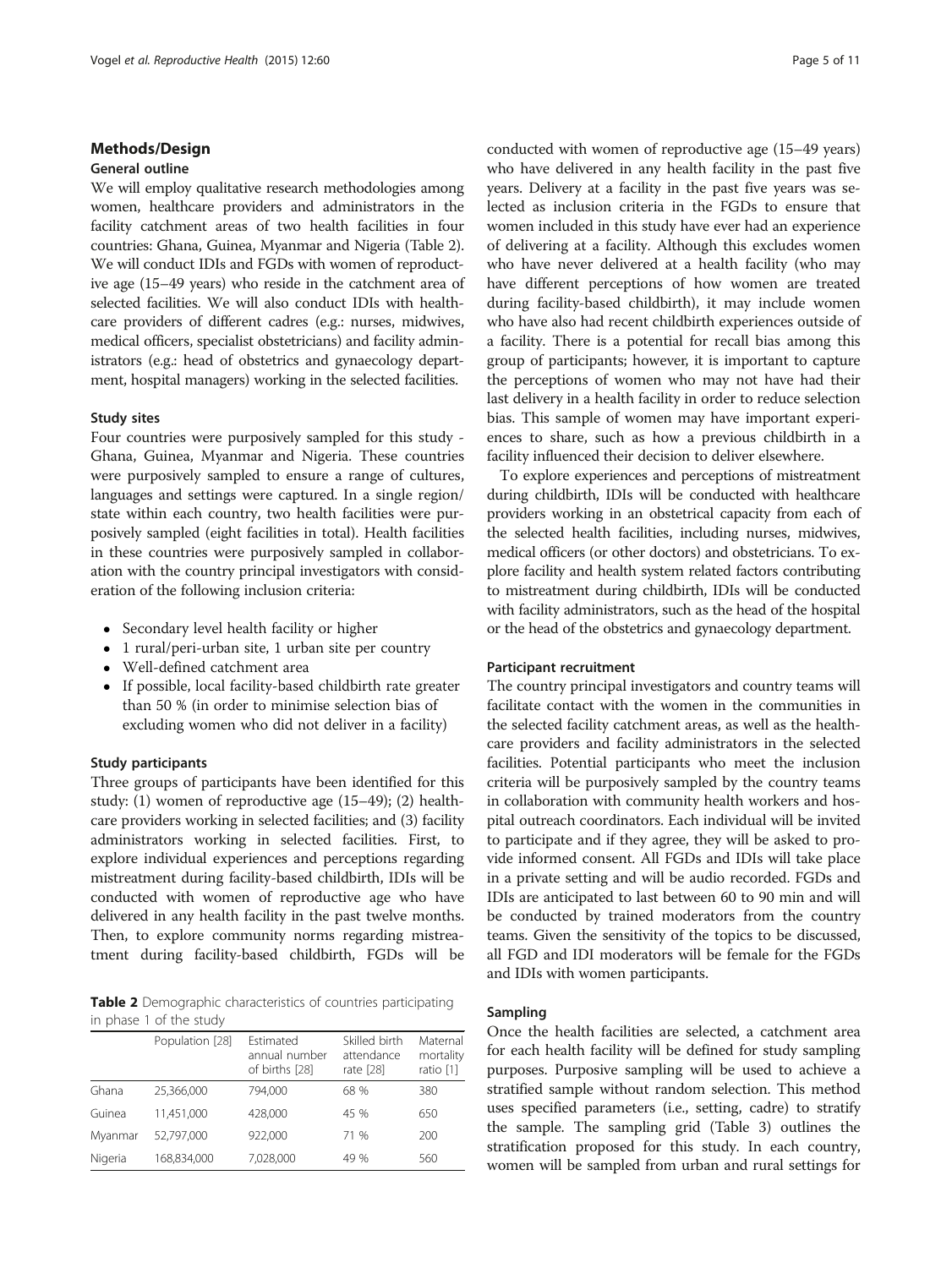|                                                       | Women of reproductive age (15-49 years)<br>who delivered in any health facility in<br>the past 12 months |             | Women of reproductive age (15-49 years)<br>who delivered in any health facility in<br>the past 5 years |             | Facility-based facility-based staff |                         |                |
|-------------------------------------------------------|----------------------------------------------------------------------------------------------------------|-------------|--------------------------------------------------------------------------------------------------------|-------------|-------------------------------------|-------------------------|----------------|
| Study site                                            | Younger women                                                                                            | Older women | Younger women                                                                                          | Older women | Nurses/<br>midwives                 | Doctors/<br>specialists | Administrators |
| Urban facility and<br>catchment area                  | $8-10$ IDIs                                                                                              | $8-10$ IDIs | $2$ FGDs                                                                                               | $2$ FGDs    | $8$ IDIs                            | $8$ IDIs                | $3$ IDIs       |
| Rural or peri-urban<br>facility and catchment<br>area | $8-10$ IDIs                                                                                              | $8-10$ IDIs | $2$ FGDs                                                                                               | $2$ FGDs    | 8 IDIS                              | $8$ IDIs                | 3 IDIS         |
| Total                                                 | 32-40 IDIs, women                                                                                        |             | 8 FGDs, women                                                                                          |             | 38 IDIs, providers                  |                         |                |

# <span id="page-5-0"></span>Table 3 Sampling strategy to be implemented in each country

In each country, the sampling strategy will adapted to the local context in consultation with the research teams. This includes, but is not limited to determining the age bracket for "younger" and "older" women and any further stratification for the cadres of participants (e.g.: religion, ethnicity)

FGDs and IDIs and will be identified in collaboration with community health workers using community mobilization techniques. Healthcare providers will be sampled based on their cadre, such as nurse/midwives or doctors/specialists. One or two facility administrators per facility will be sampled. We expect the type and title of facility administrator to vary by health facility, but would at minimum include the medical administrative head of the facility and the head of the obstetrics and gynaecology department.

# Study instruments

All of the instruments will use the format of semistructured discussion guides and are available upon request.

IDI guides and FGD guides for women include the following domains:

- A. Childbirth narrative
- B. Perceptions and experiences of care provided at the most recent facility-based childbirth, focusing on treatment by health workers and the facility environment.
- C. Elements and experiences of mistreatment of women during childbirth
- D. Perceived factors that influence how women are treated during childbirth
- E. Acceptability of how women are treated during childbirth

IDI guides for healthcare providers include the following domains:

- A. Childbirth narrative
- B. Perceptions and experiences of care provided at the most recent facility-based childbirth, focusing on treatment by health workers and the facility environment.
- C. Elements and experiences of mistreatment of women during childbirth
- D. Perceived factors that influence how women are treated during childbirth
- E. Acceptability of how women are treated during childbirth
- F. How staff are treated

IDI guides for facility administrators include the following domains:

- A. Perceptions and experiences of care provided at the most recent facility-based childbirth, focusing on treatment by health workers and the facility environment.
- B. Perceived factors that influence how women are treated during childbirth
- C. How staff are treated

# Project management

This project will be managed by the WHO study coordinating unit, at the WHO Department of Reproductive Health and Research, Geneva, Switzerland. In Ghana, Guinea, Myanmar and Nigeria, the country principal investigators will establish the research teams that will implement the research activities. The study coordinating unit in Geneva will conduct site visits before and during the implementation of the study to contribute to study site selection, training workshops and assessment of adherence to study protocols. Training of country research teams will take place at convenient sites in all countries. There will be continuous communication between country research teams and study coordinating unit at the WHO. Regular contact will be made to ensure that the timeline are followed and problems solved without delay.

# Data management and quality assurance

All qualitative data (FGDs and IDIs) will by digitally recorded and transcribed verbatim in the original language, using a structured transcription format. Transcription will be performed immediately after the IDIs/FGDs are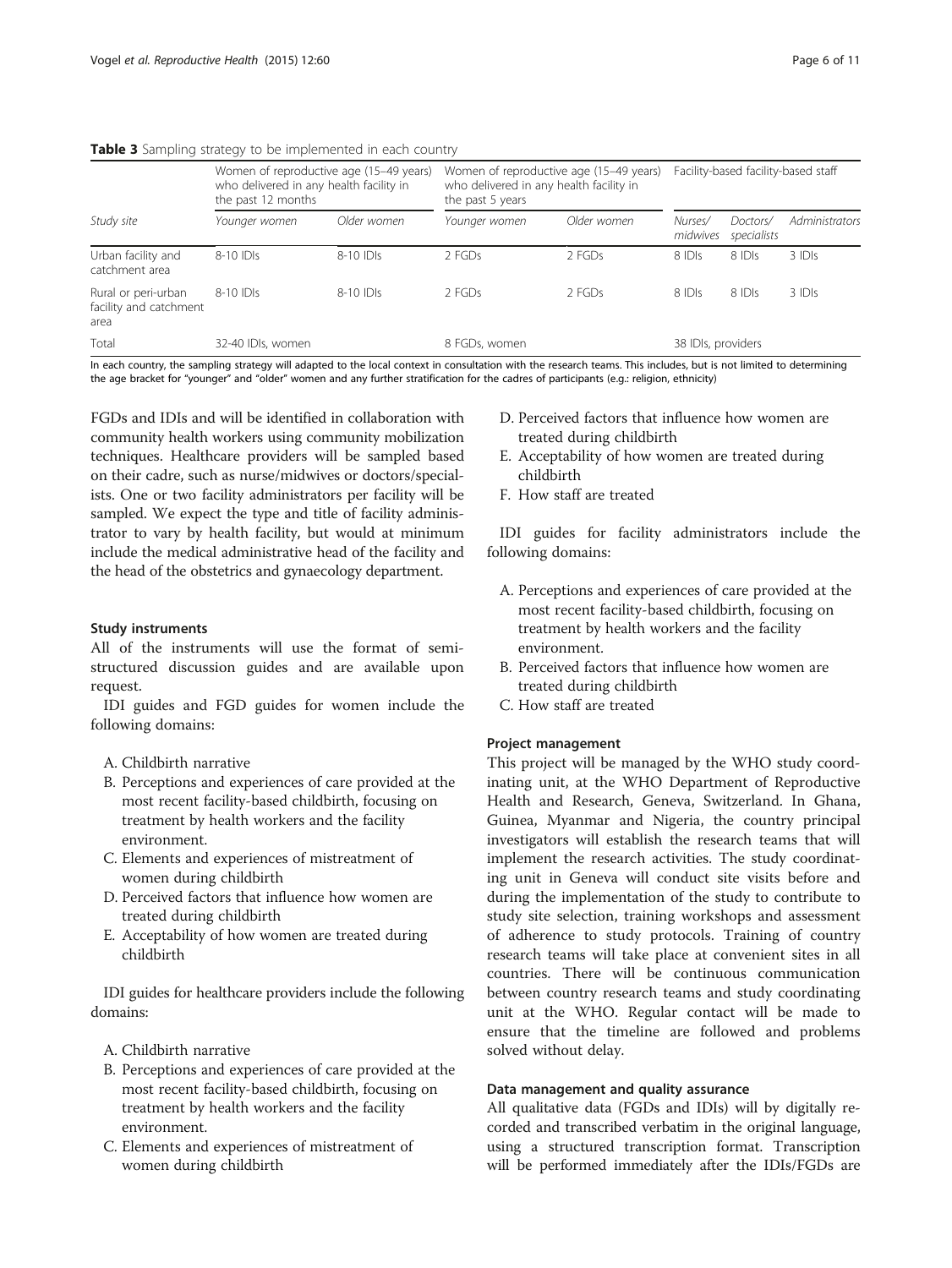completed to maintain validity of the discussion. Observations and assessments during interviews will be written up as field notes to complement these transcripts. Data transcription will be performed under the supervision of the designated social scientist in each country who will review for completeness. The transcripts in local languages will then be translated into English by an independent translator following the original transcription format. All translated transcripts will undergo another round of consistency checks by the social scientist to maintain high data quality. The social scientists will manage audio and transcribed files and transfer them electronically to the WHO study coordinating unit at regular intervals (weekly or fortnightly). The WHO study coordinating unit will manage all transcript and audio file data. Transcripts will be stored in Atlas.ti computer software on a passwordprotected computer accessible only to the study team. Transcripts will be de-identified; participants and facilities will be identifiable only by a unique identifier code. Participant's names and personal information will not be recorded. Transcription and translation will occur in parallel to data collection, and will be shared on an on-going basis with the study team to ensure data quality.

Prior to data collection, a three day training session will be conducted in each country for all research teams, including country principal investigators, data collectors, research assistants, transcribers and translators. The training session will include objectives of the study, data collection procedures, practice sessions and pilot testing with study tools and highlighting ethical considerations. The lead social scientist from each country will ensure that experienced moderators and interviewers are invited to participate in the study. A Manual of Operations will be developed by the WHO study coordinating unit with inputs from country collaborators to standardize the quality of data collection across all countries.

During the data collection period, the country principal investigators will be in constant communication with the interviewers in the field in order to respond to any issues that arise during data collection. Transcripts will be reviewed throughout the data collection process to ensure data content and quality. A random sample of eight transcripts (two per country) will be back-translated into the local language to ensure translation quality.

# Data analysis plan

Thorough debriefing sessions will be conducted between the lead social scientist and the moderators/interviewers on a mutually agreed upon schedule to review field notes, adjust interview guides, and identify potential questions or scenarios of interest or confusion to clarify through member checking in subsequent interviews. We will employ a two-pronged approach for the formal analysis: (1) conduct local analysis workshops with the research

team in each country; and (2) line-by-line coding to develop a thematic framework and coding scheme. In each country, a local analysis workshop will be facilitated by the lead social scientist and researchers from the WHO study coordinating unit to review country data. This workshop will also build local capacity by engaging all team members in interpreting project data, as well as permitting sharing of insights from the data collection process and to develop a better understanding of the local context.

The WHO study coordinating unit, in conjunction with the qualitative research teams, will conduct line-by-line open coding on a sample of the translated transcripts to develop the thematic framework. The thematic framework will also be informed by the study objectives to explore women's, healthcare providers' and administrator's experiences and perceptions of mistreatment during childbirth in health facilities, as well as by the typology of mistreatment of women that emerged from the systematic review [[19](#page-10-0)]. The thematic framework will inform the development of a hierarchical coding scheme, which we will apply systematically to all transcripts using Atlas.ti (version 7.1.7 Scientific Software Development GmbH, Eden Prairie, MN). Text units indexed according to each emergent theme will be further analysed and interpreted by the larger study team.

We will explore common themes that span geographic and cultural differences while identifying important differences across settings that need to be accounted for during tool development for the second phase of this project. The measurement tools developed for Phase 2 will take into account themes that are common across study settings, as well as key differences across settings. However, the primary analysis of this study will take into account local issues and context, and will be informed by themes that are most relevant and specific to study settings. Close collaboration between the WHO qualitative research team, the lead social scientists, and the research assistants will ensure quality analysis and interpretation of the data within and across sites.

#### Ethical considerations

# Study population, recruitment strategy and informed consent process

This study will employ broad participation criteria to be as inclusive as possible of all cadres of healthcare providers and women with different life situations (including religious orientation, socioeconomic status, ethnicity, age). Therefore specific sub-groups of healthcare providers or women are not disadvantaged through being unable to participate in the study. Potential participants in the hospital and the community will be identified in collaboration with healthcare providers familiar with the facility and the community. All potential participants will receive information about the study in their language of choice, which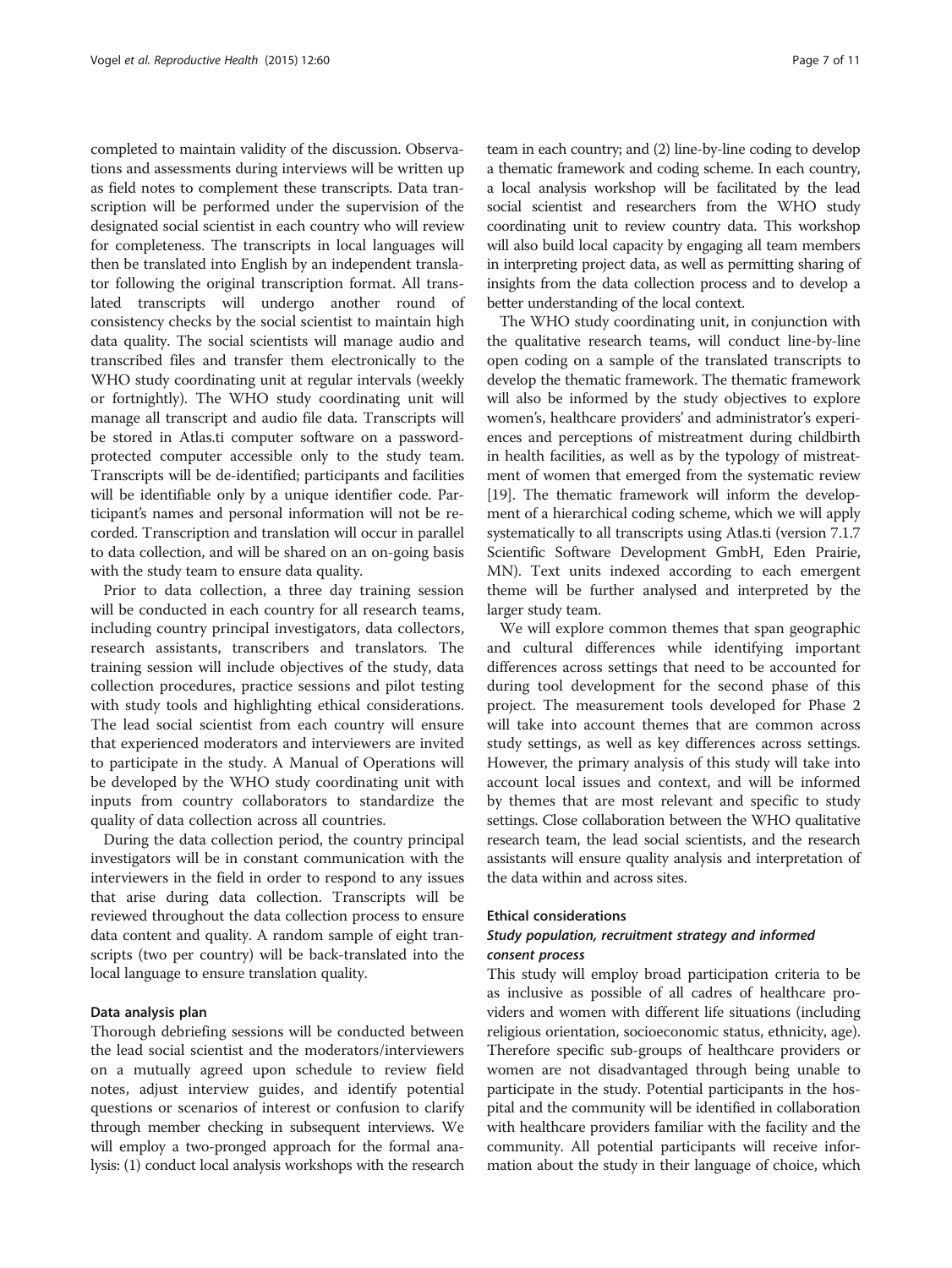will be easy to understand and free of technical jargon. Participants will be given sufficient time to reflect on the information and ask questions. Those who consent to participate in the study will be requested to sign an informed consent form, and it will be made clear that they are free to withdraw from the study at any stage without risk of any negative consequences. For women who cannot read or write, an impartial witness will be present during the entire informed consent reading and discussion. Both the witness and the individual discussing the consent will sign and date the consent form. The contact details of the local investigators, including telephone numbers, will be made available to the participants should they require further information and assistance. Other safeguards will include the use of unique participant numbers on all study forms, and ensuring that interviewers and data collectors are not current or previous employees of the study facility.

## Perceived risks and benefits of the study

It is possible that women who participate in the semistructured interviews may become upset if they have experienced mistreatment during childbirth or a traumatic birth experience and the interview revives their feeling of distress. Interviewers will be trained on how to support any woman who becomes upset during the interview, including how to initiate and follow up referral to appropriate section of the hospital where the woman could receive psychological support.

Participants will not experience any direct and/or immediate benefits for participating in the study. However, the study will be gathering information to better inform the development of tools that have the potential to improve the quality of care during childbirth in the future. Study participants and other women using or intending to use facilities for childbirth will benefit from the increased scientific knowledge on this topic, which will ultimately promote women-centred care of high quality in the facilities.

# Safeguards to protect any recognized vulnerability of the study participants

Vulnerable or potentially vulnerable sub-populations (such as adolescents, women of different ethnicities, migrant women and women who are HIV positive) may participate in this study. We consider it important to ensure that the selection of participants does not discriminate against any group, as women in this category may be at greater risk of receiving poor quality care in the facility. If such women are included, they will be protected by the universal standards of confidentiality and privacy that apply to all participants. However, all women, including these vulnerable groups, will be free to refuse to participate, both confidentially and without prejudice.

# Reimbursement or compensation to study participants

Women participating in the study will receive a small reimbursement to cover their transportation to the venue of the interview. The value of this payment will be determined in consultation with the country principal investigators, to ensure that it does not constitute an inducement.

# Responsiveness of the project to community needs and priorities

There is sufficient evidence to suggest that mistreatment of women during childbirth occurs in health facilities worldwide. The findings of this study will be directly applicable to the health facilities and women participating in the research activities. The findings will also inform the development of tools to measure mistreatment of women during childbirth by health providers and to improve the standard of care experienced by women delivering in the health facilities.

#### Deception

There will be no form of deception in this study.

#### Gender considerations

All women have a right to respectful care during childbirth and healthcare services need to be structured and organized in a fashion that helps protect and promote those rights. This research aims to improve the identification and measurement of mistreatment of women during facility-based childbirth, so that interventions to prevent and reduce it can be developed and applied appropriately.

This project will reduce gender inequities in two ways. Firstly, this is a public health issue that afflicts women directly, indeed women may be more vulnerable to mistreatment during childbirth compared to other times and contexts. Any efforts to measure and reduce its occurrence will therefore promote gender equity. Secondly, by defining and measuring this mistreatment, it will be possible to identify which sub-groups of women (such as adolescents, women of different ethnicities or other minority groups) are at particular risk. This will further inform and target efforts to ensure that all women receive an equally high standard of respectful care in facilities.

There are some life circumstances for women that will affect their participation in the study. Women who are unable to attend facilities for childbirth (due to economic, geographical or other reasons) will be unable to participate in this study. It is envisaged that the long-term implications of this study's output will be facilitate improvements in the quality of respectful care provided at facilities, and ultimately women's care experiences during childbirth.

This study will involve strong participation of all eligible women, regardless of ethnicity or social status, within the community to achieve the set objectives. Therefore, all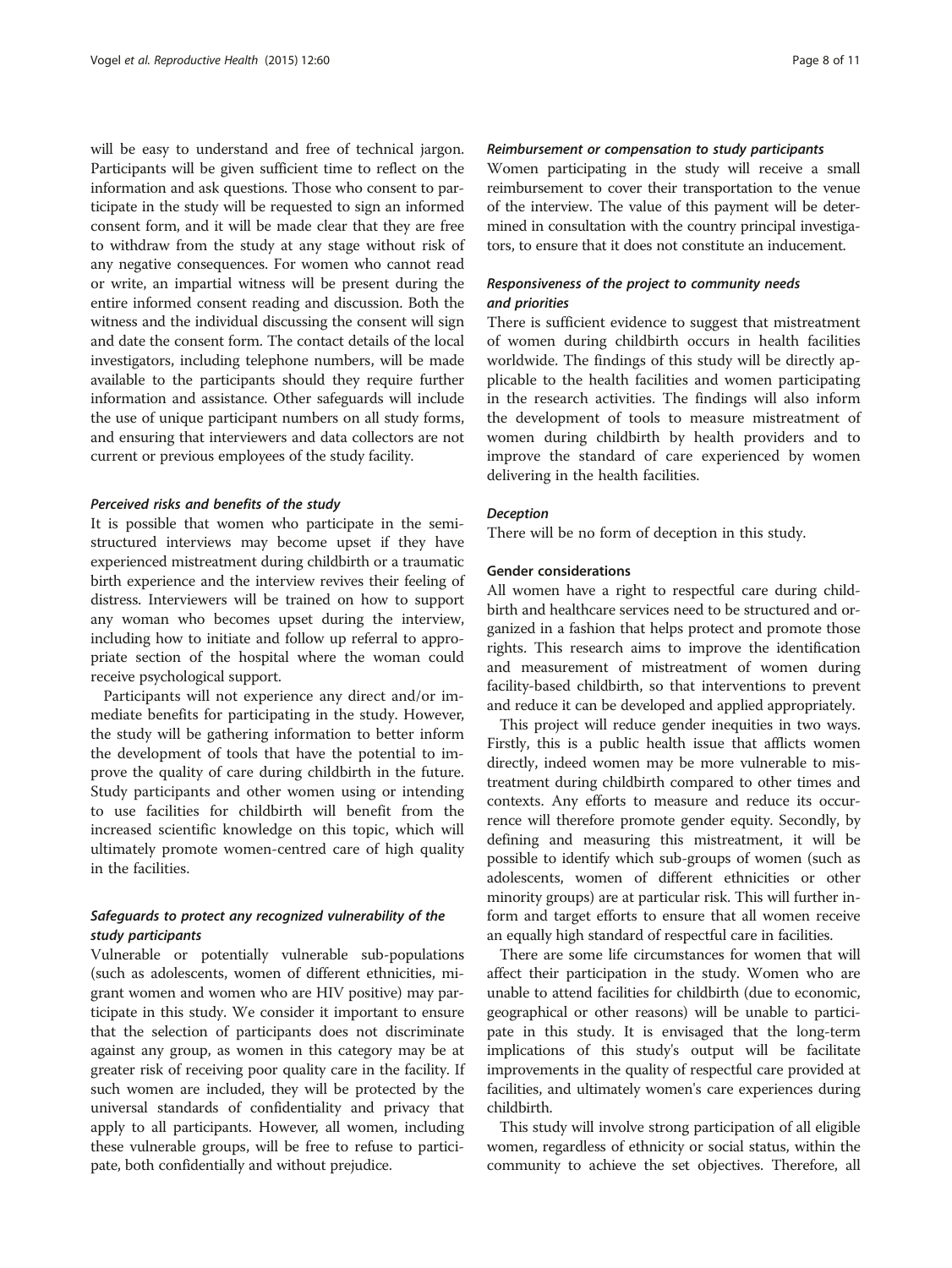community communication and education strategies will be employed to ensure that women within all social strata are invited to participate. These strategies will include the use of posters and leaflets to inform the entire community about the research, interaction with community/opinion leaders, information dissemination at the selected health facilities, and when possible research staff will give talks at community forums and meetings.

# Ethics approval

The WHO Human Reproduction Programme (HRP) Review Panel on Research Projects (RP2) comprising of external reviewers and WHO scientific staff reviewed and approved the scientific and technical content of Phase 1 of this study (protocol ID, A65880). Ethics approval was obtained from the WHO Research Ethics Review Committee (ERC) and ethics review authorities of all participating sites: Institutional Ethics Review Committee, Department of Medical Research (Lower Myanmar) in Myanmar; Federal Capital Territory Health Research Ethics Committee and Ondo State Ministry of Health Research Ethics Review Committee in Nigeria, Ghana Health Service Ethical Review Committee on Research in Ghana; and the Comite National d'Ethique pour la Recherche en Sante (CNERS) in Guinea.

#### Study timeline

The timeframe for the entire project (Phases 1 and 2) is approximately two years. Phase 1 data collection and analysis should be completed over a period of six months. Report writing and results dissemination for Phase 1 and tool development for Phase 2 will occur after Phase 1 data collection and analysis phase is complete.

# **Discussion**

# Expected study outcomes

The main outcomes of this qualitative study will include an in-depth understanding of: (1) how women are treated during childbirth in health facilities; (2) women's expectations of care during childbirth; (3) perceived factors that influence the mistreatment of women during childbirth; and (4) how healthcare providers are treated on the maternity wards. These findings will also contribute to the development of two tools to measure the prevalence of mistreatment of women during childbirth. We also anticipate that this formative research will permit identification of potential interventions or strategies to promote respectful care and/or reduce or prevent mistreatment.

#### Anticipated problems and proposed solutions

It is possible that participants may not feel comfortable discussing experiences during childbirth in their workplace or other public settings. Interviews will therefore be conducted in a private setting, and the study team will remind participants that their names will not be linked to any responses and encourage the study participants to uphold confidentiality among their peers. Likewise, FGDs will not be conducted among healthcare providers so that colleagues do not disclose personal experiences of witnessing mistreatment.

It is possible that identifying women in the facilitycatchment areas, particularly in the urban setting, may be challenging. The study team will rely on the local partners and facility staff in each country to identify the facilitycatchment areas from which to identify potential participants. It is also possible that women may not feel comfortable discussing childbirth and/or mistreatment in the FGDs and IDIs. The study team will attempt to mitigate this concern by ensuring the data collectors for FGDs and IDIs are female. It is possible that women who participate in the IDIs may become upset if they have experienced mistreatment during childbirth or a traumatic birth experience and the interview revives their feeling of distress. Interviewers will be trained on how to support any woman who becomes upset during the interview, including how to initiate and follow up referral to appropriate section of the hospital where the woman could receive psychological support.

Any research activity involving violence or mistreatment raises important ethical and safety challenges and safety, confidentiality and interviewer training is very important. We have consulted closely with the WHO ethical and safety recommendations for research on violence against women to guide our research activities on this topic [\[27](#page-10-0)]. We have also consulted with research teams from the previous studies [\[23](#page-10-0)–[25](#page-10-0)] to determine how these issues were practically managed in other projects. We have addressed each of the eight ethical and safety recommendations for research on violence point-by-point below (Table [4\)](#page-9-0).

### Transferability of results

The findings from this study will enhance our understanding of how women are mistreated during childbirth in health facilities, perceived factors that influence this mistreatment and what can be done to improve the treatment provided to women during childbirth. The findings from this study will be further analysed with the thematic framework of the mistreatment of women during childbirth as developed from the systematic review and will contribute to the development of tools to measure the phenomenon. Opportunities for interventions to improve how women are treated during childbirth will also be identified.

# Plans for dissemination of study findings

The results arising from the study will be published in a reputable, open access peer-reviewed journal. All publications will follow relevant external guidance such as the 'Uniform Requirements for Submission of Manuscript to Biomedical Journals' issued by the International Committee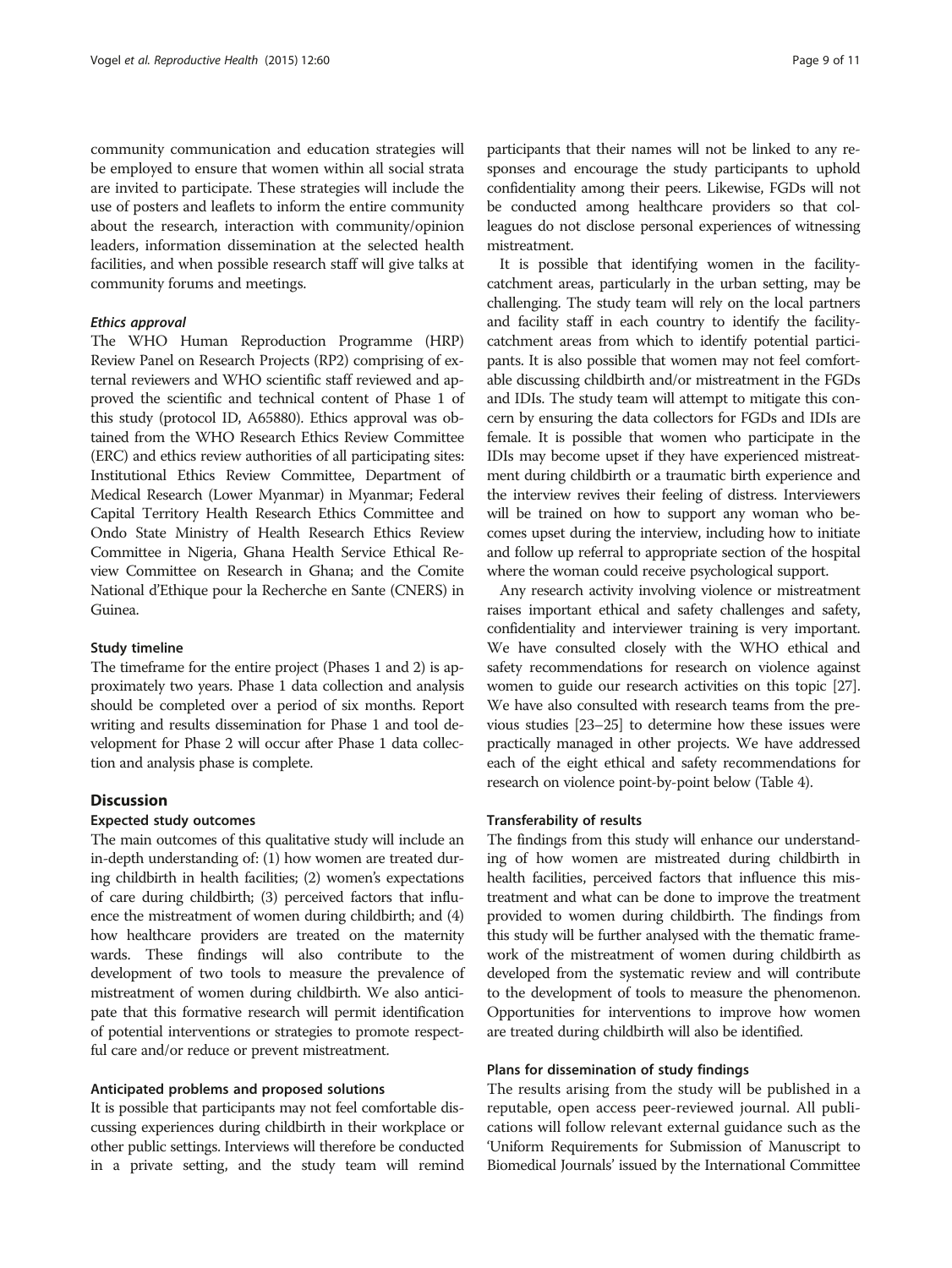# <span id="page-9-0"></span>Table 4 WHO ethical and safety recommendations for research on violence against women

| The safety of respondents and the research team is paramount,<br>and should quide all project decisions.                                                                                                                               | Given the study topic, it is possible that participants and/or the research team can be put at risk of negative or<br>retaliatory responses. In order to reduce this risk, the study, objectives and activities are framed neutrally as a<br>study of women's experiences of how they are treated during childbirth. This description will be used by<br>research teams to describe the study to others in facilities or in communities, if required.                                                                                                                                                                                                                                                                                                                                                                                                                                                                                                                                                                                                                                                                                                                                                                                                                                                         |
|----------------------------------------------------------------------------------------------------------------------------------------------------------------------------------------------------------------------------------------|---------------------------------------------------------------------------------------------------------------------------------------------------------------------------------------------------------------------------------------------------------------------------------------------------------------------------------------------------------------------------------------------------------------------------------------------------------------------------------------------------------------------------------------------------------------------------------------------------------------------------------------------------------------------------------------------------------------------------------------------------------------------------------------------------------------------------------------------------------------------------------------------------------------------------------------------------------------------------------------------------------------------------------------------------------------------------------------------------------------------------------------------------------------------------------------------------------------------------------------------------------------------------------------------------------------|
| Prevalence studies need to be methodologically<br>sound and to build upon current research experience<br>about how to minimize the under-reporting of violence.                                                                        | We have consulted extensively with other researchers on violence against women and mistreatment of women<br>during childbirth to ensure that the study is as methodologically rigorous as possible. In this study women will<br>be asked to disclose information on difficult or painful experiences. Women may feel that these events are too<br>personal, embarrassing or shameful to discuss or feel at risk of reprisal. They may also not recall the event or feel<br>it was not significant. The discussion quides will avoid the use of loaded terms, such as 'rape' or 'violence' and<br>leading questions regarding how women were treated. The discussion guides will be designed so as to give<br>women multiple opportunities to disclose events of mistreatment or violence during the course of the<br>interview. Adult female interviewers who are not healthcare providers will be sought for the IDIs and FGDs with<br>women in order to enhance women's disclosure of mistreatment. Interviewers will be carefully selected and<br>appropriately trained in performing the interview, with adequate time and support for piloting and pre-testing<br>the discussion quide. Interviewers will not be permitted to conduct interviews in their own community, or with<br>women known to them. |
| Protecting confidentiality is essential to ensure both<br>women's safety and data quality.                                                                                                                                             | In order to ensure confidentiality, the following measures will be taken: (a) all interviewers will receive strict<br>instructions and training on the importance of maintaining confidentiality; (b) participant numbers only will be<br>used to identify women on any study forms; and (c) data will be presented in an aggregated, de-identified<br>manner that does not identify specific women, households or facilities.                                                                                                                                                                                                                                                                                                                                                                                                                                                                                                                                                                                                                                                                                                                                                                                                                                                                                |
| All research team members should be carefully selected<br>and receive specialized training and on-going support.                                                                                                                       | Specialized training will be prepared and provided to all individuals in research teams, focusing on key concepts<br>of mistreatment of women during childbirth. This training will include opportunities to discuss biases, fears and<br>stereotypes, as well as (if relevant) their own experiences during birth. Researchers will be free to withdraw from<br>the project without prejudice. During the data collection phases, regular debriefing meetings will be pre-<br>scheduled to allow the research team to discuss their experiences, feelings and reactions to the study activities.<br>These meetings are intended to reduce stress associated with fieldwork, allow reflection on individual experiences,<br>and identify any possible safety or health concerns that research team members have and avert negative<br>consequences.                                                                                                                                                                                                                                                                                                                                                                                                                                                           |
| The study design must include actions aimed at reducing<br>any possible distress caused to the participants by the research.                                                                                                           | Interviewers will be trained to maintain a supportive, non-judgmental manner when conducting interviews, e.g.<br>asking questions in a neutral tone. They will also be trained to anticipate the effect questions may have on the<br>respondent, how to respond to a woman's level of distress and to recognize the need to terminate an interview<br>if the subject matter becomes too negative. For example, if a woman has had a particularly negative birth experi-<br>ence, it may cause her an emotional distress, necessitating termination of the interview. The discussion will conclude<br>in a positive manner. These standards will be achieved through role-playing activities (observed by trainers) during<br>training.                                                                                                                                                                                                                                                                                                                                                                                                                                                                                                                                                                        |
| Fieldworkers should be trained to refer women requesting<br>assistance to available local services and sources of support.<br>Where few resources exist, it may be necessary for the study<br>to create short-term support mechanisms. | Participants in the study may have experienced such mistreatment that they will require additional assistance<br>during or following an interview. In consultation with local research team and local organizations, the research<br>team will identify existing local support services. Once the relevant local services will be identified, they will be<br>contacted and informed of the study, and permission for referral for support obtained.                                                                                                                                                                                                                                                                                                                                                                                                                                                                                                                                                                                                                                                                                                                                                                                                                                                          |
| Researchers and donors have an ethical obligation to help<br>ensure that their findings are properly interpreted and used<br>to advance policy and intervention development.                                                           | Findings from this research will be prepared as scientific manuscripts and submitted for publication. Every effort<br>will be made to disseminate and communicate the research findings via formal and informal media locally,<br>nationally and globally. Research findings will also be communicated through WHO and reproductive health<br>research networks. Research findings will be used to inform and strengthen existing advocacy efforts and<br>networks working on women's rights, reproductive rights and reducing mistreatment of women during<br>childbirth.                                                                                                                                                                                                                                                                                                                                                                                                                                                                                                                                                                                                                                                                                                                                    |
| Violence questions should only be incorporated into surveys designed for other<br>purposes when ethical and methodological requirements can be met.                                                                                    | The findings from this study will inform the development of tools, for the purposes of measuring mistreatment<br>of women during childbirth.                                                                                                                                                                                                                                                                                                                                                                                                                                                                                                                                                                                                                                                                                                                                                                                                                                                                                                                                                                                                                                                                                                                                                                  |